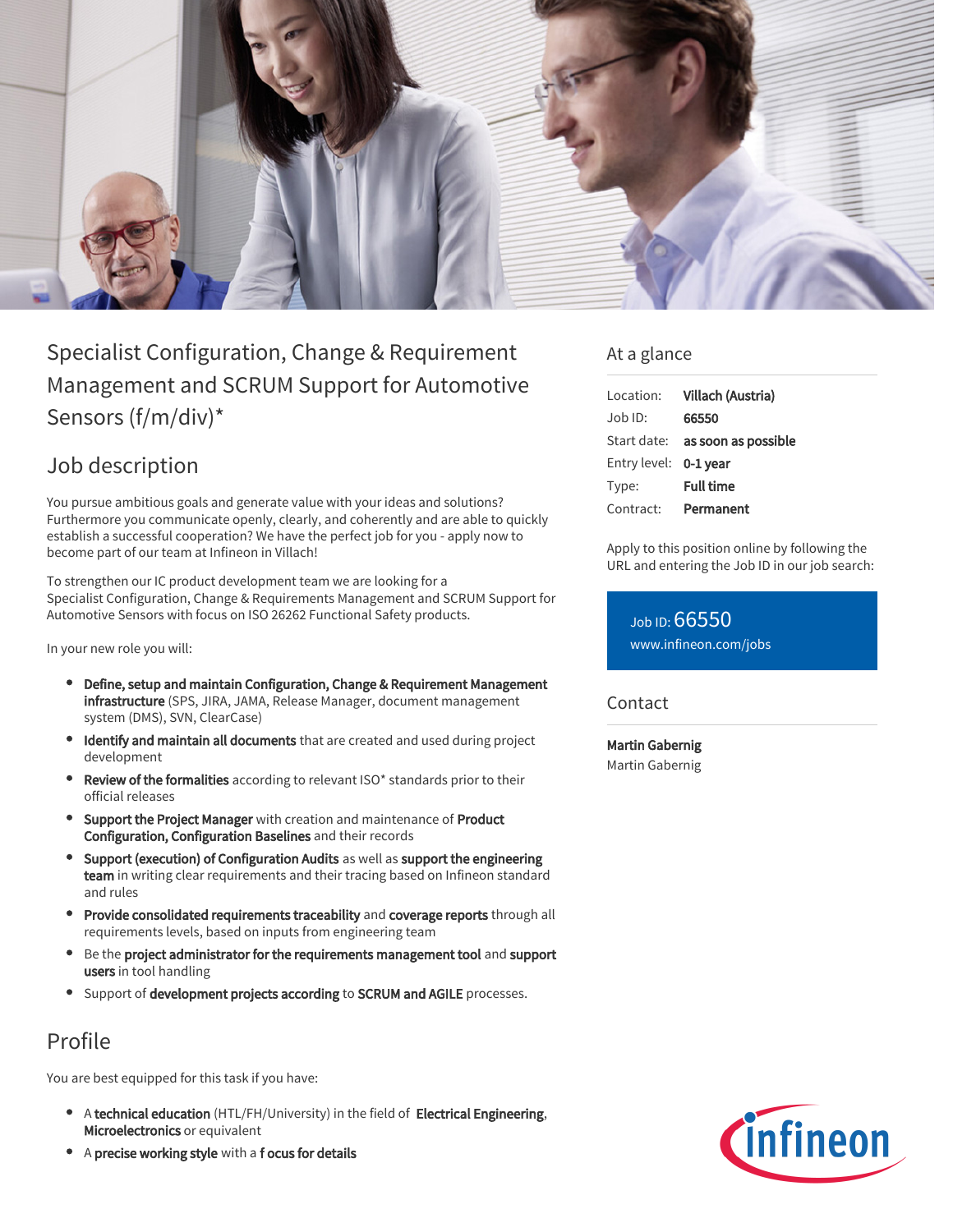- **•** Basic knowledge about semiconductor development
- Knowledge of Configuration, Change & Requirement management tools (e.g. JAMA, JIRA, SVN), ISO26262 and development of automotive products (as an advantage)
- **•** Fluent English skills with German skills as a plus

We are looking to fill this position through one of our partners. A valid Austrian work permit is a prerequisite. Our partner offers a payment of 2.751,84 EUR (gross) per month (14 times p.a.) according to the collective agreement for workers and employees in the electrical and electronics industry. A higher payment is negotiable depending on your expertise and skills. Furthermore, Infineon offers additional employee benefits.

## Benefits

• Villach: Möglichkeit für Coaching, Mentoring & Netzwerken; Trainingsangebot & strukturierte Entwicklungsplanung; Möglichkeit zur internationalen Entsendung; Verschiedene Karrierepfade: Project Management, Technical Ladder, Management & Individual Contributor; Flexible Arbeitszeit: Vertrauensgleitzeit; Möglichkeit zum Home Office; Offenheit für Teilzeit (auch in der Elternzeit); Sabbatical; Kindergarten am Standort Villach & Klagenfurt; Sozialberatung & Betriebsarzt; Gesundheits- & Vorsorgeprogramme; Kantine; Versicherungsangebot zu attraktiven Konditionen; Lohnfortzahlung im Krankheitsfall; Arbeitgeberfinanzierte betriebliche Altersvorsorge; Offenheit für flexiblen Übergang in die Altersrente; Erfolgsbonus; Barrierefreiheit am gesamten **Standort** 

### Why Us

### Part of your life. Part of tomorrow.

We make life easier, safer and greener – with technology that achieves more, consumes less and is accessible to everyone. Microelectronics from Infineon is the key to a better future. Efficient use of energy, environmentally-friendly mobility and security in a connected world – we solve some of the most critical challenges that our society faces while taking a conscientious approach to the use of natural resources.

#### – Automotive (ATV) shapes the future of mobility with micro-electronics enabling clean, safe and smart cars –

Our semiconductors are essential for supporting the automotive megatrends: electromobility, automated driving, connectivity, and advanced security. They link the real and the digital world, driving the ever-advancing pace of automotive digitalization. Infineon ATV is the number one semiconductor partner in the fast-changing automotive world, based on our system knowledge and our passion for innovation and quality.

[Click here](https://www.infineon.com/cms/en/careers/working-at-infineon/atvdreamjob/) for more information about working at ATV with interesting employee and management insights and an overview with more #ATVDreamJobs.

At Infineon in Villach you shape the technologies of tomorrow and work in an international environment with more than 3700 colleagues from over 65 nations. Your personal contribution will be valued and appreciated as the cornerstones of our success. And all that in beautiful surroundings which guarantee a high quality of life.

The City of Villach is located in the center of Carinthia, Austria's southernmost province, in close proximity to the Italian and Slovenian border. Living in Austria has many social, health-care-related and economic perks. The country's social and health care system is among the best in the world and for decades numerous international surveys have singled out Austria as a particularly safe and wealthy country with a high quality of life. Villach itself benefits from its status as a "small town", offering everyday living at affordable prices in an outstanding setting.

Find out what you like most about Villach and join us: